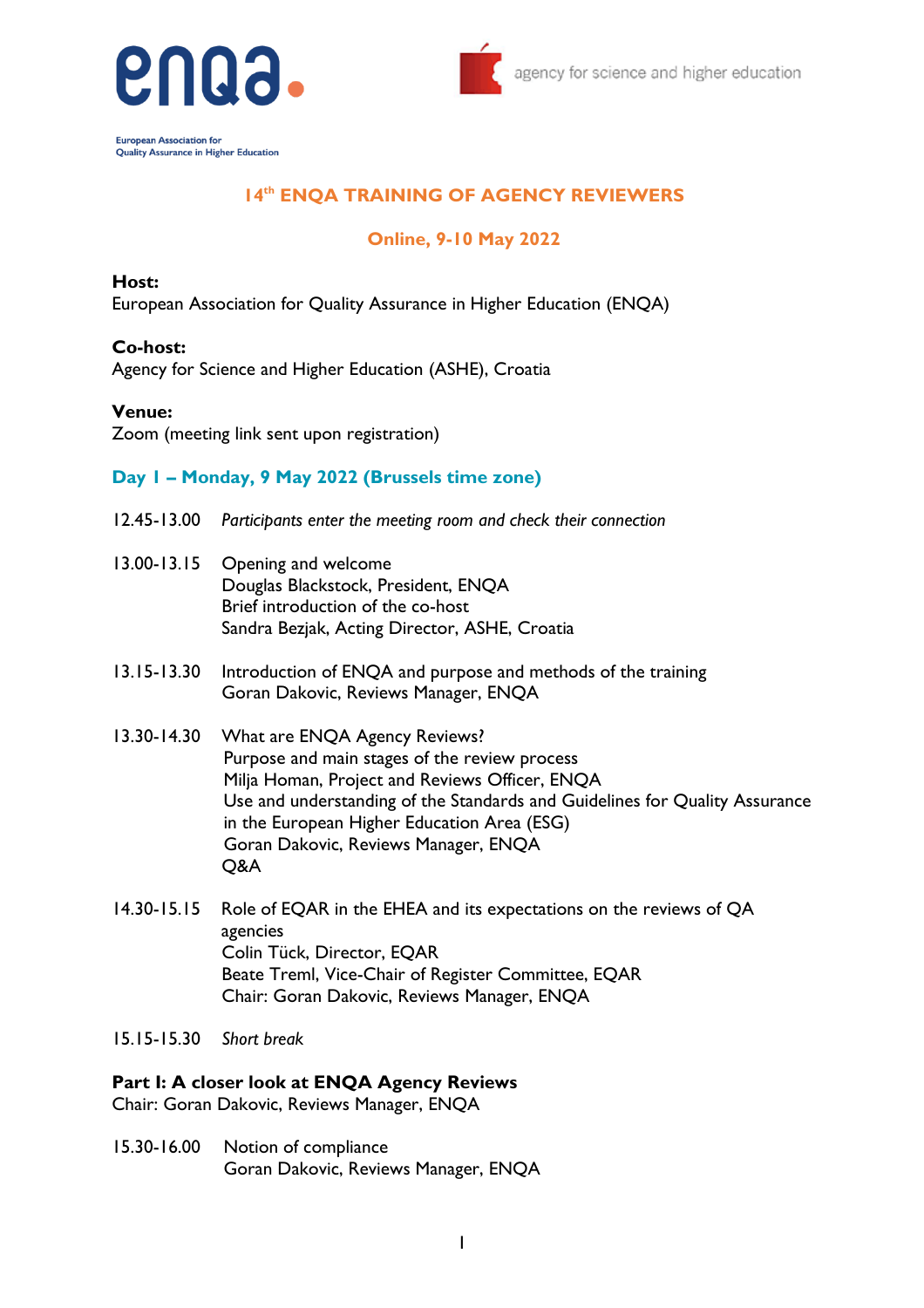

Quality Assurance in Higher Education



16.00-16.30 Quality of reports and consistency of judgements against the ESG – views from ENQA Agency Review Committee Alastair Delaney, ARC member and Executive Director of Operations and Deputy CEO, QAA, UK

16.30-17.00 *Break*

#### **Part II: ENQA Agency Reviews – self-assessment report**

Moderator: Milja Homan, Project and Reviews Officer, ENQA

- 17.00-17.10 Introduction to the working groups Milja Homan, Project and Reviews Officer, ENQA
- 17.10-18.00 Three parallel working groups, using a provided self-assessment report to a) reflect on coverage and decide on whom to interview during the site visit and b) formulate questions to be asked to the interviewees Group 1 (Facilitator: Ivana Borosic, Assistant Director, ASHE, Croatia) Group 2 (Facilitator: Goran Dakovic) Group 3 (Facilitator: Milja Homan)
- 18.00-18.15 Conclusions from the working group and Q&A
- 18.15 End of Day 1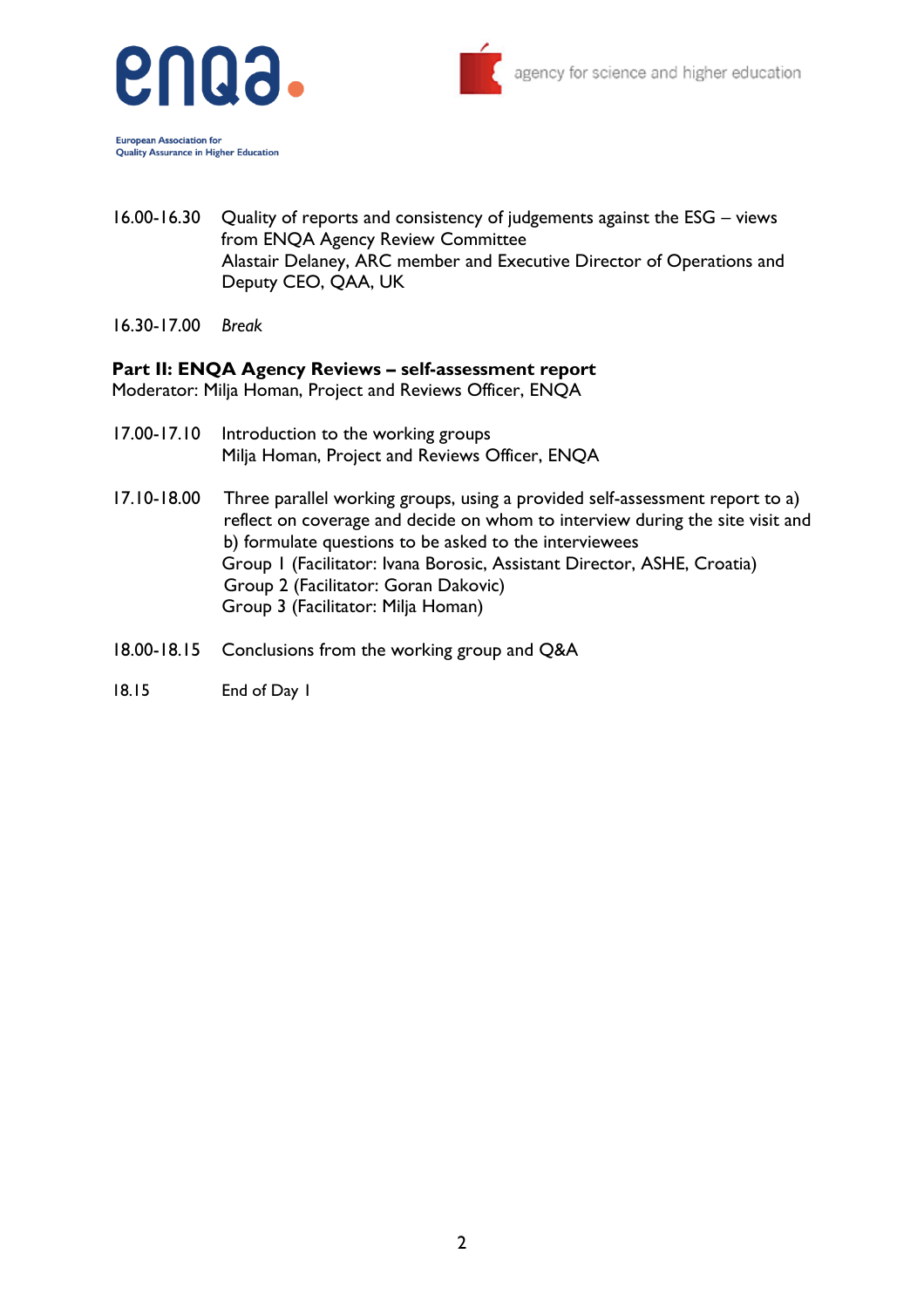

**European Association for** Quality Assurance in Higher Education

## **Day 2 – Tuesday, 10 May 2022 (Brussels time zone)**

9.00-10.00 Avoiding the evaluation fatigue – introducing targeted reviews of QA agencies Melinda Szabó, Senior Policy Analyst, EQAR Goran Dakovic, Reviews Manager, ENQA

#### **Part III: ENQA Agency Reviews – site visit**

Chair: Goran Dakovic, Reviews Manager, ENQA

- 10.00-10.20 Listen, talk and team up. Considerations for panel members in external QA Liv Teresa Muth, ESU's Quality Assurance Student Experts Pool (Steering Committee Member), The European Students' Union
- 10.20-10.30 *Short break*
- 10.30-10.45 Introduction to role-play Goran Dakovic, Reviews Manager, ENQA
- 10.45-11.45 Three parallel roleplay groups

Group 1 (Facilitator for the roleplay and discussion: Ivana Borosic, Assistant Director, ASHE, Croatia) Group 2 (Facilitator for the roleplay and discussion: Goran Dakovic) Group 3 (Facilitator for the roleplay and discussion: Milja Homan)

- 11.45-12.15 Conclusions from the role play, comparison of the experience and Q&A
- 12.15-13.15 *Lunch time*

#### **Part IV: ENQA Agency Reviews – external review report**

Moderator: Milja Homan, Project and Reviews Officer, ENQA

- 13.15-13.30 Introduction to working groups Milja Homan, Project and Reviews Officer, ENQA
- 13.30-14.30 Three parallel working groups, focusing on using extracts from the provided review reports to a) reflect on the review panel's compliance judgements and b) decide how to make recommendations for improvement Group 1 (Facilitator: Ivana Borosic, Assistant Director, ASHE, Croatia) Group 2 (Facilitator: Goran Dakovic) Group 3 (Facilitator: Milja Homan)
- 14.30-14.45 Conclusions from the working group and Q&A
- 14.45-15.15 *Break*